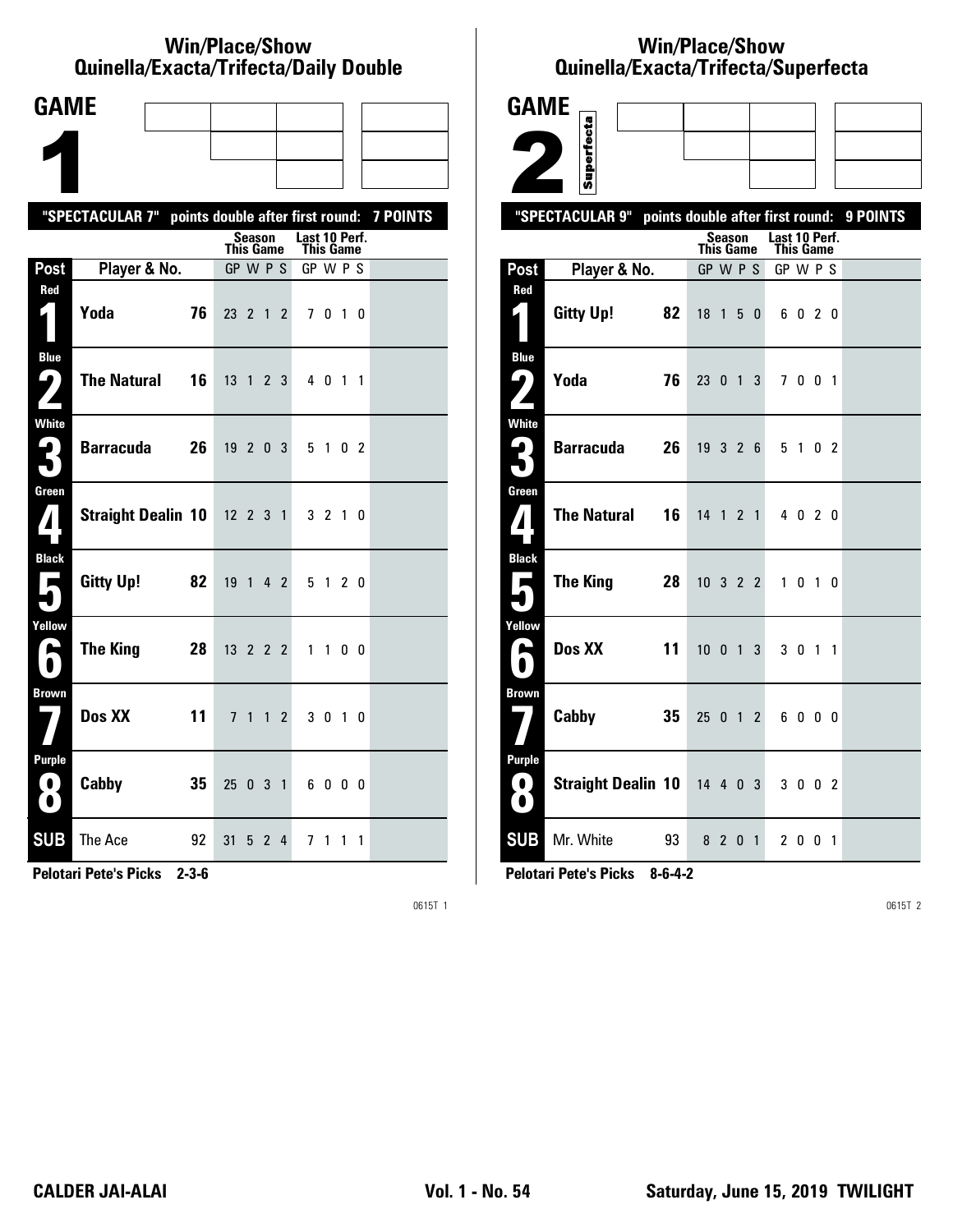#### **Win/Place/Show Qui nel la/Exacta/Tri fecta/Pick 5**



|              | "SPECTACULAR 7"           | points double after first round: |           |                     |                |                |                            |        |        |        | <b>7 POINTS</b>  |                |                |                |
|--------------|---------------------------|----------------------------------|-----------|---------------------|----------------|----------------|----------------------------|--------|--------|--------|------------------|----------------|----------------|----------------|
|              |                           |                                  | This Game | Season              |                |                | Last 10 Perf.<br>This Game |        |        |        | <b>All Games</b> | Team           |                |                |
| <b>Post</b>  | Player & No.              |                                  | GP W P S  |                     |                |                | GP W P S                   |        |        |        | GP W P S         |                |                |                |
| Red          | Dos XX                    | 11                               | 10        | $\overline{2}$      | 1              | 1              | 3                          | 0      | 1      | 1      |                  |                |                |                |
|              | Ghost                     | 22                               | 10        | 2                   | 2              | 0              | 3                          | 2      | 0      | 0      | $\mathfrak z$    | 0              | $\mathbf{0}$   | - 0            |
| <b>Blue</b>  | <b>The King</b>           | 28                               | 17        | 4                   | 0              | 3              | 1                          | 1      | 0      | 0      | 1                | 0              | 0 <sub>0</sub> |                |
| 9            | <b>The Natural</b>        | 16                               | 18        | 1                   | 3              | 3              | 3                          | 0      | 0      | 1      |                  |                |                |                |
| <b>White</b> | <b>Straight Dealin 10</b> |                                  | 15        | $\mathfrak{p}$      | 0              | 1              | 4                          | 1      | 0      | 0      |                  | 3 <sub>0</sub> | 0 <sup>3</sup> |                |
|              | <b>Wonder Boy</b>         | 12                               | 14        | 5                   | 3              | 1              | 2                          | 1      | 0      | 0      |                  |                |                |                |
| Green        | Cabby                     | 35                               | 29        | 1                   | 6              | $\overline{2}$ | 6                          | 0      | 1      | 0      | $\mathfrak z$    | $\mathbf{0}$   | - 0            | - 0            |
|              | <b>The Warrior</b>        | 60                               | 8         | 3                   | $\overline{2}$ | 0              | 0                          | 0      | 0      | 0      |                  |                |                |                |
| <b>Black</b> | Barracuda                 | 26                               | 22        | 6                   | 1              | 5              | 5                          | 1      | 0      | 0      |                  | 4 <sub>2</sub> | $\Omega$       | $\overline{1}$ |
|              | <b>El Nino</b>            | 84                               | 14        | 1                   | 2              | 0              | $\overline{2}$             | O      | 0      | 0      |                  |                |                |                |
| Yellow       | La Primera                | 99                               | 12        | $\mathbf{0}$        | 1              | $\Omega$       | 0                          | 0      | 0      | U      | $\mathfrak{p}$   | $\mathbf{0}$   | 0 <sub>0</sub> |                |
| $\bullet$    | Yoda                      | 76                               | 23        | 0                   | 0              | 4              | 7                          | O      | 0      | 2      |                  |                |                |                |
| Brown        | <b>Gitty Up!</b>          | 82                               | 23        | 1                   | 1              | 4              | 4                          | 0      | 1      | 0      | $\overline{2}$   | $\mathbf{1}$   | 0              | - 0            |
|              | <b>Marky Marc</b>         | 80                               | 8         | 1                   | $\overline{2}$ | 1              | 0                          | 0      | 0      | 0      |                  |                |                |                |
| Purple       | <b>The General</b>        | 23                               | 14        | $\Omega$            | 1              | 4              | 4                          | 0      | 0      | 2      | 4                | 0              | 0              | - 0            |
| $\bullet$    | <b>Taza</b>               | 13                               | 22        | 4                   | 0              | 2              | 4                          | 1      | 0      | 1      |                  |                |                |                |
| <b>SUBS</b>  | The Ace<br>Mr. White      | 92<br>93                         | 31<br>15  | 4<br>$\overline{2}$ | 5<br>5         | 3<br>3         | 4<br>2                     | 0<br>0 | 1<br>1 | 0<br>0 |                  |                |                |                |
|              |                           |                                  |           |                     |                |                |                            |        |        |        |                  |                |                |                |

**Pelotari Pete's Picks 3-2-5**

0615T 3

### **Win/Place/Show Qui nel la/Exacta/Tri fecta**



|                   | "SPECTACULAR 7"           |          | points double after first round: |                     |                               |                     |                |           |        |                | <b>7 POINTS</b> |                                 |              |                |
|-------------------|---------------------------|----------|----------------------------------|---------------------|-------------------------------|---------------------|----------------|-----------|--------|----------------|-----------------|---------------------------------|--------------|----------------|
|                   |                           |          | This Game                        | Season              |                               |                     | Last 10 Perf.  | This Game |        |                |                 | <b>Team</b><br><b>All Games</b> |              |                |
| Post              | Player & No.              |          | GP W P S                         |                     |                               |                     | GP W P S       |           |        |                | GP W P S        |                                 |              |                |
| Red               | La Primera                | 99       | 14                               | $\mathbf{0}$        | $\mathbf{0}$                  | 1                   | 0              | 0         | 0      | 0              |                 |                                 |              |                |
|                   | <b>Marky Marc</b>         | 80       | 8                                | 1                   | 1                             | 2                   | 0              | 0         | 0      | 0              | $\mathfrak z$   | 0                               | $\mathbf{0}$ | $\overline{0}$ |
| <b>Blue</b>       | <b>Straight Dealin 10</b> |          | 17                               | 0                   | $\mathbf{0}$                  | $\overline{2}$      | 3              | 0         | 0      | 1              |                 |                                 |              |                |
| 4                 | <b>The Warrior</b>        | 60       | $\overline{7}$                   | 4                   | $\overline{\phantom{a}}$      | 1                   | 0              | 0         | 0      | 0              | 4               | 0                               | $\mathbf{1}$ | 2              |
| White             | <b>Barracuda</b>          | 26       | 25                               | 3                   | 5                             | 4                   | 5              | 0         | 1      | $\overline{c}$ | 3               | 0                               | $\mathbf{0}$ | - 0            |
|                   | Yoda                      | 76       | 23                               | 0                   | 0                             | $\overline{2}$      | 7              | 0         | 0      | 0              |                 |                                 |              |                |
| Green             | Dos XX                    | 11       | 9                                | 0                   | 4                             | $\mathbf{1}$        | 3              | 0         | 2      | 1              | $\Omega$        | 0                               | 0            | - 0            |
| 7                 | Taza                      | 13       | 19                               | 0                   | 3                             | 1                   | 4              | 0         | 1      | 0              |                 |                                 |              |                |
| <b>Black</b><br>Г | Cabby                     | 35       | 29                               | $\overline{2}$      | $\overline{\phantom{a}}$      | $\overline{7}$      | 6              | 1         | 0      | 0              | 6               | $\mathbf{1}$                    | $\Omega$     | $\overline{2}$ |
|                   | <b>The Natural</b>        | 16       | 20                               | $\overline{2}$      | $\mathfrak z$                 | 4                   | $\overline{c}$ | 0         | 0      | 0              |                 |                                 |              |                |
| Yellow            | <b>The General</b>        | 23       | 15                               | 3                   | 3                             | $\overline{2}$      | 4              | 1         | 2      | 0              | 1               | $\mathbf{0}$                    | $\Omega$     | 0              |
| $\blacksquare$    | Ghost                     | 22       | 10                               | $\overline{2}$      | $\mathfrak{p}$                | $\Omega$            | 3              | 1         | 0      | 0              |                 |                                 |              |                |
| <b>Brown</b>      | <b>Gitty Up!</b>          | 82       | 23                               | 3                   | $\overline{2}$                | $\overline{2}$      | 4              | 0         | 0      | 1              | 4               | $\mathbf{0}$                    | $\Omega$     | $\overline{1}$ |
|                   | <b>Wonder Boy</b>         | 12       | 13                               | 3                   | 3                             | $\overline{2}$      | $\overline{c}$ | 1         | 1      | 0              |                 |                                 |              |                |
| <b>Purple</b>     | <b>The King</b>           | 28       | 18                               | 4                   | $\overline{2}$                | $\mathbf{1}$        | 1              | 0         | 1      | 0              | $\overline{2}$  | 1                               | $\mathbf{0}$ | - 0            |
| $\bullet$         | <b>El Nino</b>            | 84       | 18                               | 3                   | 1                             | $\overline{2}$      | 3              | 1         | 0      | 0              |                 |                                 |              |                |
| <b>SUBS</b>       | Mr. White<br>Toto         | 93<br>38 | 16<br>16                         | 5<br>$\overline{c}$ | 2<br>$\overline{\phantom{a}}$ | 1<br>$\overline{2}$ | 2<br>1         | 0<br>0    | 0<br>0 | 0<br>0         |                 |                                 |              |                |
|                   |                           |          |                                  |                     |                               |                     |                |           |        |                |                 |                                 |              |                |

**Pelotari Pete's Picks 8-2-6**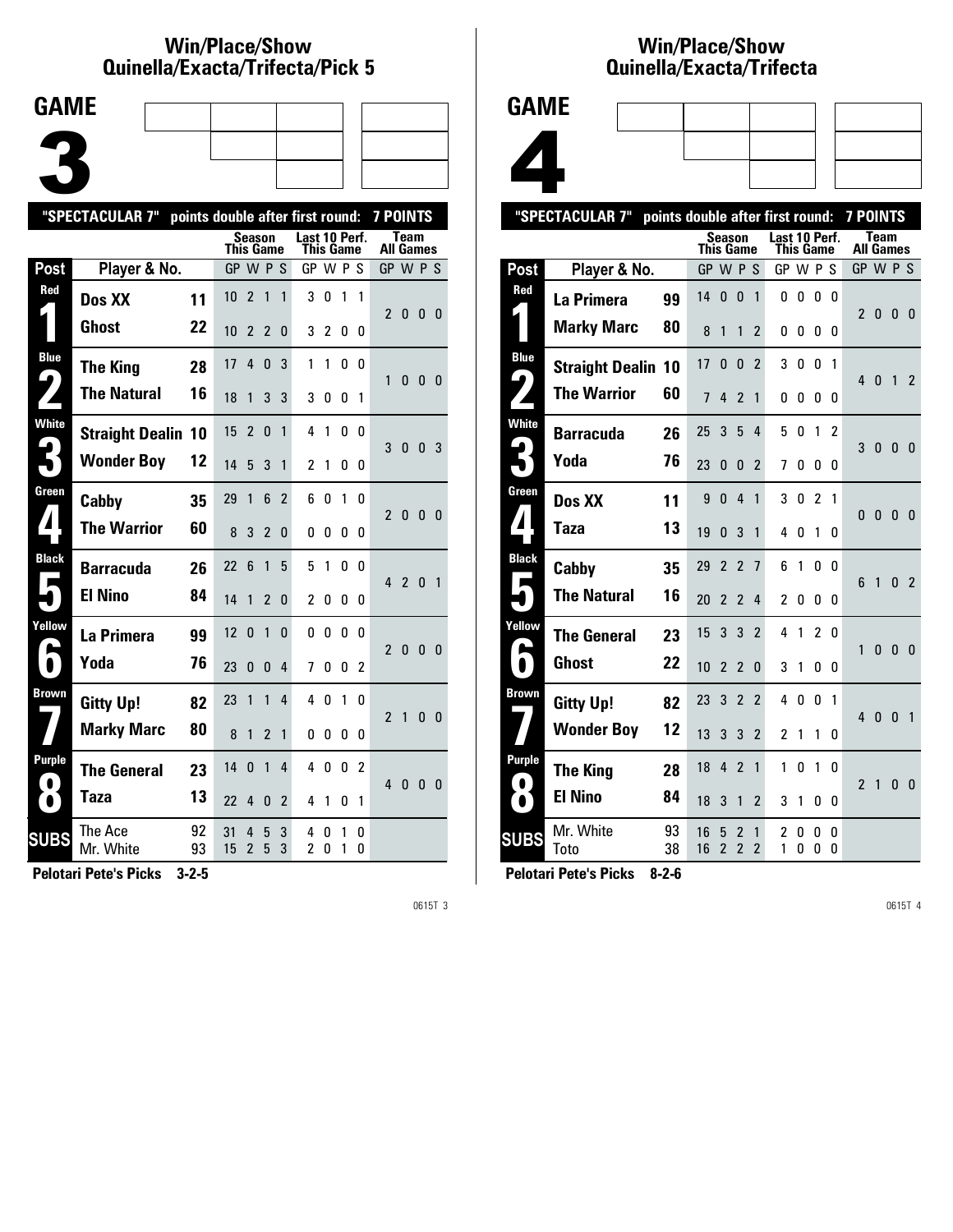# **Win/Place/Show Qui nel la/Exacta/Tri fecta**



|                       | "SPECTACULAR 7"    | points double after first round: |          |                            |                     |                |                            |        |                |                | <b>7 POINTS</b> |                |                |                |
|-----------------------|--------------------|----------------------------------|----------|----------------------------|---------------------|----------------|----------------------------|--------|----------------|----------------|-----------------|----------------|----------------|----------------|
|                       |                    |                                  |          | Season<br><b>This Game</b> |                     |                | Last 10 Perf.<br>This Game |        |                |                | All Games       | Team           |                |                |
| Post                  | Player & No.       |                                  |          | GP W P S                   |                     |                | GP W P S                   |        |                |                | GP W P S        |                |                |                |
| Red                   | <b>The General</b> | 23                               | 22       | 4                          | 1                   | $\overline{2}$ | 1                          | 0      | 0              | 0              |                 |                |                |                |
|                       | <b>Marky Marc</b>  | 80                               | 6        | 0                          | 0                   | 2              | 0                          | 0      | 0              | 0              | 0               | $\bf{0}$       | 0              | $\overline{0}$ |
| <b>Blue</b>           | <b>Barracuda</b>   | 26                               | 22       | $\overline{\phantom{a}}$   | 1                   | 1              | $\mathfrak z$              | 0      | 0              | n              |                 |                |                |                |
| $\blacktriangleright$ | <b>Wonder Boy</b>  | 12                               | 34       | 6                          | 4                   | 3              | 6                          | 2      | 1              | 1              | 5               | 1              | 1              | 0              |
| <b>White</b>          | La Primera         | 99                               | 4        | 1                          | 0                   | 0              | 0                          | 0      | 0              | 0              | $\Omega$        | $\mathbf{0}$   | 0              | $\mathbf{0}$   |
|                       | Ghost              | 22                               | 11       | 2                          | 1                   | 1              | 3                          | 1      | 0              | 1              |                 |                |                |                |
| Green                 | <b>Toto</b>        | 38                               | 26       | 3                          | 3                   | $\overline{2}$ | 7                          | 0      | 0              | $\overline{2}$ | 2               | $\mathbf{0}$   | $\mathbf{0}$   | $\overline{0}$ |
| $\mathbf{I}$          | Taza               | 13                               | 12       | 0                          | 0                   | 1              | 1                          | 0      | 0              | 0              |                 |                |                |                |
| <b>Black</b>          | <b>The Ace</b>     | 92                               | 22       | 0                          | 6                   | 3              | 4                          | 0      | $\overline{c}$ | 0              | 40              |                | $\overline{2}$ | $\overline{1}$ |
|                       | <b>The Natural</b> | 16                               | 27       | 3                          | 3                   | 2              | 6                          | 0      | 0              | 0              |                 |                |                |                |
| Yellow                | <b>Mr. White</b>   | 93                               | 22       | 5                          | 4                   | $\mathfrak z$  | $\mathfrak z$              | 0      | 1              | n              | 1               | $\mathbf{1}$   | 0              | $\overline{0}$ |
|                       | <b>El Nino</b>     | 84                               | 25       | 7                          | 1                   | 2              | 3                          | 0      | 0              | 1              |                 |                |                |                |
| Brown                 | <b>The King</b>    | 28                               | 22       | 1                          | 6                   | 5              | 3                          | 0      | $\overline{2}$ | 0              | 4               | $\overline{2}$ | 0              | $\overline{1}$ |
|                       | <b>The Warrior</b> | 60                               | 40 16    |                            | 6 10                |                | 9                          | 6      | 0              | 3              |                 |                |                |                |
| Purple                | Dos XX             | 11                               | 4        | 0                          | 0                   | 0              | 0                          | 0      | 0              | 0              |                 |                |                |                |
|                       | Yoda               | 76                               | 3        | 0                          | 0                   | 0              | 0                          | 0      | 0              | 0              | 0               | $\mathbf{0}$   | $\mathbf{0}$   | $\mathbf{0}$   |
| <b>SUBS</b>           | Cabby<br>Gitty Up! | 35<br>82                         | 18<br>23 | 1<br>3                     | 1<br>$\overline{2}$ | 2<br>3         | 1<br>4                     | 0<br>0 | 0<br>1         | 0<br>0         |                 |                |                |                |
|                       |                    |                                  |          |                            |                     |                |                            |        |                |                |                 |                |                |                |

**Pelotari Pete's Picks 7-2-1**

0615T 5

# **Win/Place/Show Qui nel la/Exacta/Tri fecta/Super fecta**

| <b>GAME</b>                                                           |                                                           |                                   |   |                                   |  |  |
|-----------------------------------------------------------------------|-----------------------------------------------------------|-----------------------------------|---|-----------------------------------|--|--|
|                                                                       | Superfecta                                                |                                   |   |                                   |  |  |
|                                                                       |                                                           |                                   |   |                                   |  |  |
|                                                                       | "SPECTACULAR 9" points double after first round: 9 POINTS |                                   |   |                                   |  |  |
|                                                                       |                                                           | <b>Season</b><br><b>This Game</b> |   | Last 10 Perf.<br><b>This Game</b> |  |  |
| Post                                                                  | Player & No.                                              | GP W P S                          |   | GP W P S                          |  |  |
| Red<br>$\overline{\phantom{a}}$                                       | <b>El Nino</b><br>84                                      | 23 3 3 2                          |   | 3 0 0 0                           |  |  |
| <b>Blue</b><br>ر ما<br>$\mathsf{L}^{\blacktriangle}$                  | <b>The Warrior</b><br>60                                  | 42 17 5 5                         |   | 10430                             |  |  |
| <b>White</b><br>3                                                     | The King 28                                               | 19 4 2 3                          |   | 3 0 0 1                           |  |  |
| Green<br>$\mathbf{V}$                                                 | <b>Toto</b><br>38                                         | 28 4 3 3                          |   | 7 1 1 0                           |  |  |
| <b>Black</b>                                                          | <b>Mr. White</b><br>93                                    | 22 3 5 1                          |   | 2 1 1 0                           |  |  |
| Yellow<br>$\overline{\phantom{a}}$<br>$\bullet$                       | <b>The Ace</b><br>92                                      | 25 1 2 6                          |   | 5 0 0 2                           |  |  |
| <b>Brown</b>                                                          | 13<br>Taza                                                | 8000                              |   | $0\ 0\ 0\ 0$                      |  |  |
| <b>Purple</b><br>$\left( \begin{array}{c} 0 \end{array} \right)$<br>O | <b>Ghost</b><br>22                                        | 9 0<br>0 <sub>3</sub>             |   | 2 0 0 1                           |  |  |
| <b>SUB</b>                                                            | Wonder Boy 12                                             | 31<br>46                          | 3 | 6010                              |  |  |

**Pelotari Pete's Picks 2-1-3**